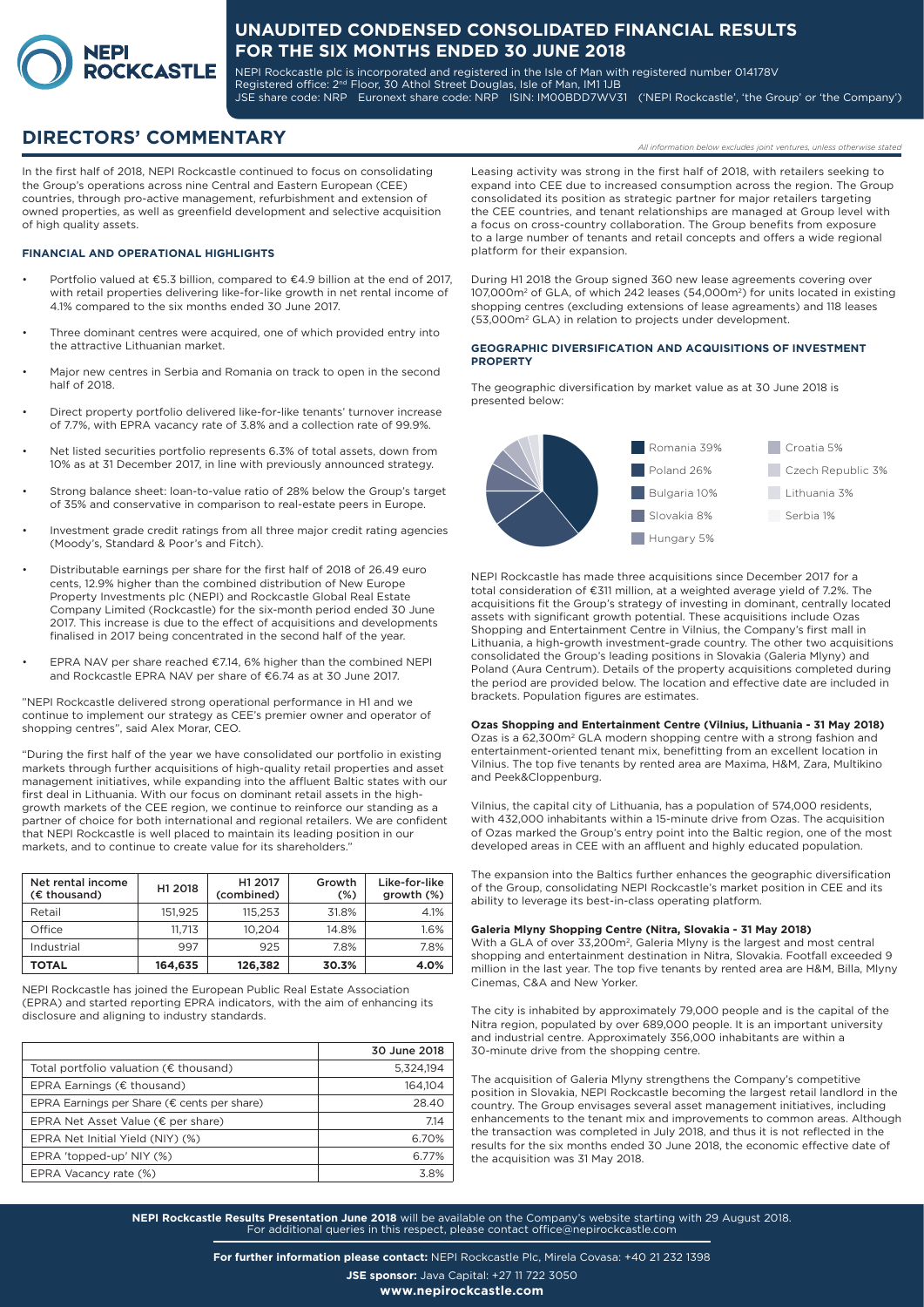

NEPI Rockcastle plc is incorporated and registered in the Isle of Man with registered number 014178V Registered office: 2<sup>nd</sup> Floor, 30 Athol Street Douglas, Isle of Man, IM1 1JB JSE share code: NRP Euronext share code: NRP ISIN: IM00BDD7WV31 ('NEPI Rockcastle', 'the Group' or 'the Company')

# **DIRECTORS' COMMENTARY** » continued

#### **Aura Centrum (Olsztyn, Poland - 30 May 2018)**

Aura Centrum is a prominent shopping and entertainment destination in the heart of Olsztyn city centre, with 25,400m<sup>2</sup> GLA. The shopping centre attracts 5.5 million people on an annual basis. The top five tenants by rented area are Kino Helios, H&M, Carrefour, Reserved and New Yorker.

Olsztyn is located in north-eastern Poland and is the capital of the Warmian-Masurian province. The city has 173,000 inhabitants, whilst the province's population is over 1.4 million people. It is a popular tourist destination due to its rich history and picturesque medieval old town and is considered one of the best places in Poland to live and work. The shopping centre is within a 15-minute drive for over 180,000 inhabitants.

The acquisition of Aura Centrum creates regional synergies for NEPI Rockcastle, which also owns Galeria Warmińska, the dominant shopping centre in Olsztyn. Consolidation of these properties allows for a more bespoke positioning of the two centres and a tailoring of the offering to their respective customers in the regional catchment area.

#### **Serenada and Krokus Shopping Centres (Krakow, Poland)**

NEPI Rockcastle entered into an agreement in October 2017 to acquire Serenada and Krokus Shopping Centres, which will be effective subject to satisfaction or waiver of a number of conditions precedent, which were expected to occur in Q3 2018. The timelines relating to the zoning condition precedent have shifted and the transaction is now expected to conclude in Q4 2018.

The shopping centres have a current GLA of 68,900m<sup>2</sup> and the envisaged extension will result in a single integrated shopping centre with a GLA of over 100,000m2 with a planned completion date in 2021.

The acquisition consolidates the Group's position as one of the largest retail landlords in Poland. Krakow, Poland's second largest city, has a population of 767,000 residents, with 336,000 inhabitants within a 15-minute drive of the two shopping centres.

#### **DEVELOPMENTS AND EXTENSIONS**

The Group is one of the most active developers in CEE, specializing in developments of large dominant shopping malls. The development pipeline includes the largest retail schemes to be opened this year in Serbia (Novi Sad) and Romania (Satu Mare) and several other greenfield and brownfield projects.

The Group invests strategically in developments that strengthen the property portfolio and contribute to growth in distributable earnings per share. NEPI Rockcastle has a development pipeline of over €1.3 billion (including redevelopments and extensions, estimated at cost), of which €259 million were spent by 30 June 2018.

A key focus of the Group is to redevelop and extend existing cash generative assets, for which there is retailer and consumer demand and which therefore carry a lower development risk.

Size and opening dates below are estimates dependent on various external factors.

#### **Promenada Novi Sad (Serbia)**

The project is the largest retail development in Serbia outside of Belgrade and will become one of the landmark shopping centres in the country. It is located in the inner city centre of Novi Sad, the second largest city in Serbia, with 319,000 inhabitants. The shopping mall's first phase of 48,900m<sup>2</sup> GLA is scheduled to open for trading in November 2018, a record time given the project's size and complexity.

Tenant demand is very strong with various international brands joining the scheme, such as Armani Exchange, Calvin Klein, Cineplexx, LC Waikiki, LPP (Cropp, House, Mohito, Reserved, Sinsay), New Yorker and Inditex (Zara, Massimo Dutti, Bershka, Oysho, Pull&Bear, Stradivarius, Zara Home).

#### **Satu Mare Shopping City (Romania)**

The Group is working towards opening the only modern shopping and entertainment destination in Satu Mare in December 2018. Satu Mare has a population of 123,000 inhabitants, with 182,000 people living within 30-minute drive of Satu Mare Shopping City. It is located in the north-west of Romania near the border with Hungary. The centre will have 29,100m<sup>2</sup> GLA (as a first

phase) and will include tenants such as Carrefour, CCC, Cineplexx, Deichmann, Douglas, Hervis, Intersport, KFC, LC Waikiki, New Yorker, Orsay, Reserved and Smyk.

#### **Platan Shopping Centre extension (Poland)**

Extension and refurbishment works will increase the shopping centre's GLA to 36,700m2 and include the construction of a multi-level car park. The extension of 14,000m<sup>2</sup> GLA is scheduled to open in October 2018. The centre is located in the city of Zabrze which has 175,000 inhabitants. Several international brands have been signed, including Cropp, House, KIK, Pepco, Planet Cinema, Reserved and Smyk.

### **Solaris Shopping Centre extension (Poland)**

Works for the 9,000m2 GLA extension, including the development of a 300 bay multi-level basement car park and a new town square in front of the centre's main entrance, are progressing. The extension is scheduled to be completed in Q1 2019. The centre, located in the city of Opole, which has 128,000 inhabitants, will have a total GLA of over 26,000m2 after the extension.

#### **Festival Sibiu (Romania)**

Works have started on a 42,200m2 GLA development of Festival mall, the second NEPI Rockcastle asset in Sibiu which will complement the Group's other retail property in the city (Shopping City Sibiu). Festival has an excellent location within walking distance from both Sibiu's historical city centre and the main train station.

Sibiu has a population of 170,000 residents and is one of the most vibrant economic centres in Romania. The city has a high rate of foreign investments, is an important university centre and is visited by a large number of tourists (400,000 in 2017).

Several tenants have been signed, including: CineGold, Inditex (Zara, Bershka, Massimo Dutti, Oysho, Pull & Bear, Stradivarius), Kaufland (their first unit in a shopping mall in Romania) and New Yorker. Opening is planned for the end of 2019. Together with Shopping City Sibiu, Festival will give the Group a unique position in one of Romania's most dynamic cities.

#### **Aurora Mall Buzau extension and refurbishment (Romania)**

The necessary permits and approvals for the development of an extension of Aurora Mall in Buzau, Romania, were obtained in August 2018. Following the extension and refurbishment, the centre will have a GLA of 23,400m<sup>2</sup> and will serve a catchment area of 250,000 inhabitants within a 30-minute drive. The extension will include a new Cinema City multiplex with 6 screens and a new food-court area with an exterior terrace. The development is expected to be finalised in the first half of 2019.

Aurora Mall is the only modern shopping mall within a 70km radius and perfectly complements the Group's presence in this region of Romania. The Group also has dominant properties in the nearby cities of Ploiesti, Braila and Galati.

#### **Shopping City Targu Mures (Romania)**

Zoning has been obtained and permitting is underway for the construction of a 33,600m<sup>2</sup> (phase I) GLA regional, new generation shopping centre in Targu Mures (140,000 inhabitants). Targu Mures is a historical town in the heart of Transylvania, with a strong industrial base and an important university centre. The Group's shopping centre will be the second to open in the city, although its superior location and design is expected to make it dominant in the city and its surroundings. Site preparation has started and construction is envisaged to commence by the end of 2018. Tenant demand is strong and Carrefour has already signed a lease agreement for 10,000m<sup>2</sup> GLA.

#### **Plovdiv (Bulgaria)**

During the first half of 2018, the Group completed the acquisition of a land plot of over 2.9 ha in Plovdiv (the 2<sup>nd</sup> largest city in Bulgaria), adjacent to another recently acquired plot. NEPI Rockcastle currently owns over 6.5 ha in the city and is planning a 59,500m<sup>2</sup> GLA shopping mall. Tenant interest is high and permitting efforts are ongoing with works targeted to commence in the second quarter of 2019. The mall is estimated to become the dominant shopping centre in Plovdiv, which is currently underserved by modern retail.

#### **Arena Zagreb – retail park development (Croatia)**

The Group will start developing a 8,000m<sup>2</sup> GLA retail park adjacent to its shopping mall in Zagreb, Croatia. Permitting for the development is ongoing. The retail park will bring additional large-format tenants to the mall, creating a complete offering that will contribute to making Arena the premier retail

**NEPI Rockcastle Results Presentation June 2018** will be available on the Company's website starting with 29 August 2018. For additional queries in this respect, please contact office@nepirockcastle.com

**For further information please contact:** NEPI Rockcastle Plc, Mirela Covasa: +40 21 232 1398

**JSE sponsor:** Java Capital: +27 11 722 3050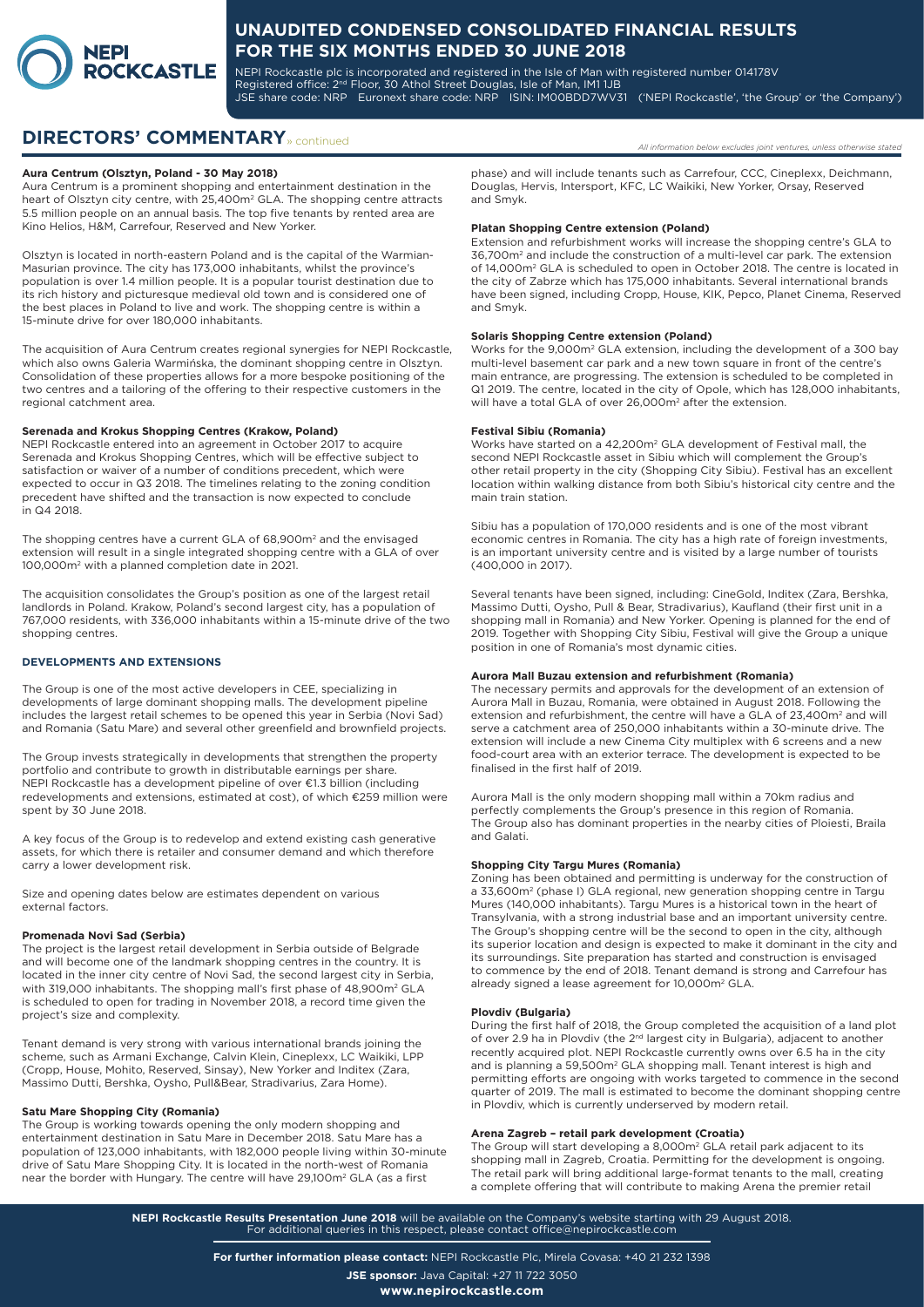

NEPI Rockcastle plc is incorporated and registered in the Isle of Man with registered number 014178V Registered office: 2<sup>nd</sup> Floor, 30 Athol Street Douglas, Isle of Man, IM1 1JB JSE share code: NRP Euronext share code: NRP ISIN: IM00BDD7WV31 ('NEPI Rockcastle', 'the Group' or 'the Company')

# **DIRECTORS' COMMENTARY** » continued

destination in Zagreb. Several tenants have already shown interest in the project. It is expected that the works will be finalised by the end of Q1 2019.

#### **Focus Mall Zielona Gora (Poland)**

The Group has commenced construction of multilevel parking, which is the first phase of the redevelopment and extension of Focus Mall Zielona Gora. Once completed, construction of the second phase, a 15,000m2 GLA extension of the mall, will commence. The extension is scheduled to open in Q1 2020.

#### **Other extensions**

The Group is undertaking other extensions of existing properties in Poland (e.g. Pogoria Dabrowa Gornicza) and Romania (e.g. Sighisoara) that will generate additional areas of up to 1,000m<sup>2</sup> GLA at each project.

#### **VALUATION**

NEPI Rockcastle updates the valuation of its property portfolio twice a year. Fair value is determined by external, independent professional valuers with appropriate and recognised qualifications, and recent experience in the locations and category of properties being valued. Valuations for each property in all categories (Investment property in use, Investment property held for sale and Land held for developments), as at 30 June 2018 were performed by Cushman&Wakefield and Jones Lang LaSalle.

#### **CHANGES TO THE BOARD OF DIRECTORS**

Following the merger of NEPI and Rockcastle in July 2017, Mr. Alex Morar and Mr. Spiro Noussis were appointed as joint Chief Executive Officers of NEPI Rockcastle. The joint CEOs have since worked together to implement the Company's strategy. As announced on 12 June 2018, Mr. Morar has been appointed as the sole Chief Executive Officer of NEPI Rockcastle, and will, in this capacity, further integrate the business of the Group. To facilitate the Group's transition to a sole-CEO structure, Mr. Noussis will remain as an executive director of the Group until December 2018, after which he will pursue other opportunities.

As announced on 12 July 2018, Mr. Dan Pascariu retired from his position as non-executive director and Chairman with effect from 28 August 2018. The Board has appointed Mr. Robert Reinhardt Emslie as the new independent nonexecutive Chairman of the Company.

Mr. Michael Mills will also be retiring from his professional activity. The Group warmly thanks Mr. Pascariu and Mr. Mills for their substantial contribution to the Company since the inception of NEPI in 2007.

Mr. Nick Matulovich did not offer himself for re-election at the Company's annual general meeting held on 28 August 2018 (AGM). Mr. Matulovich will work with the Group until February 2019 to ensure a smooth transition in his areas of responsibility. The Company thanks Mr. Matulovich for his contribution as Executive Director.

All other existing Board members were re-elected at the AGM, including Mr. Sipho Vuso Majija, who was appointed by the Board as a non-independent non-executive director of the Group with effect from 6 June 2018. Mr. Majija has 13 years' experience in property and asset management, and is an executive director of Fortress, NEPI Rockcastle's largest shareholder.

Mr. George Aase, who was recommended for appointment by the Board, was also appointed as a director at the AGM. Mr. Aase has extensive experience in leadership roles, with core specialties including corporate finance, capital markets, international finance and controlling and more than 12 years of experience in the real estate sector.

#### **HALF-YEAR DISTRIBUTION**

The Board of Directors declares a distribution of 26.49 euro cents per share for the first half of 2018, which will be paid in cash in September 2018. An announcement in this respect will be issued on the Stock Exchange News Service (SENS) of the JSE and Euronext Amsterdam in due course.

#### **CASH MANAGEMENT AND DEBT**

During the year, the Group extended its €250 million unsecured revolving facilities from ING, Societe Generale and Garanti Bank for a period of three years.

NEPI Rockcastle benefits from a diversified funding base. The Company's loanto-value (interest bearing debt less cash divided by investment property and net listed securities) was 28%, below the gearing ratio target of 35%.

The weighted average interest rate, including hedging costs, was 2.3% during the six month period ended 30 June 2018. 45% of the Euribor-linked debt was hedged with interest rate caps and 55% with interest rate swaps.

The Group had a strong liquidity profile at 30 June 2018, with over €120 million in cash, €300 million in available unsecured revolving facilities and €382 million net available in the listed security portfolio.

Depending on market conditions, the Group may initiate a repurchase of issued bonds or shares during the following reporting periods.

#### **PROSPECTS AND EARNINGS GUIDANCE**

The Group pursues a sizeable development and acquisition pipeline, while maintaining a key focus on a strong liquidity profile and balance sheet. With a quality asset base and operating platform, the Group is best positioned to remain the leading CEE real estate investor.

Distributable earnings per share for the year ended 31 December 2018 are expected to be approximately 10% higher than the 2017 distribution of 48.26 euro cents per share. This guidance remains based on the assumptions that a stable macroeconomic environment prevails, no major corporate failures occur and that planned developments and acquisitions remain on schedule.

This forecast has not been audited or reviewed by NEPI Rockcastle's auditors and is the responsibility of the Board.

By order of the Board of Directors

Chief Executive Officer

**Alex Morar Mirela Covasa**

#### **29 August 2018**

#### **EPRA DEFINITIONS**

**EPRA Earnings:** Profit after tax attributable to the equity holders of the Company, excluding non-controlling interest, fair value adjustments of investment property, profits or losses on investment property disposals and related tax adjustment for losses on disposals, gains on acquisition of subsidiaries, acquisition costs, fair value and net result on sale of financial investments at fair value through profit or loss and deferred tax expense.

**EPRA Earnings Per Share:** EPRA Earnings divided by the number of shares outstanding at the period or year-end.

**EPRA Net Assets (EPRA NAV):** Net assets per the statement of financial position, excluding the goodwill, deferred taxation net balance and mark-to-market of interest rate derivatives.

**EPRA NAV Per Share:** EPRA NAV divided by the number of shares outstanding at the period or year-end.

**EPRA Vacancy Ratio:** vacancy ratio computed based on estimated rental value of vacant space compared to the estimated rental value of the entire property.

**NEPI Rockcastle Results Presentation June 2018** will be available on the Company's website starting with 29 August 2018. For additional queries in this respect, please contact office@nepirockcastle.com

**For further information please contact:** NEPI Rockcastle Plc, Mirela Covasa: +40 21 232 1398

**JSE sponsor:** Java Capital: +27 11 722 3050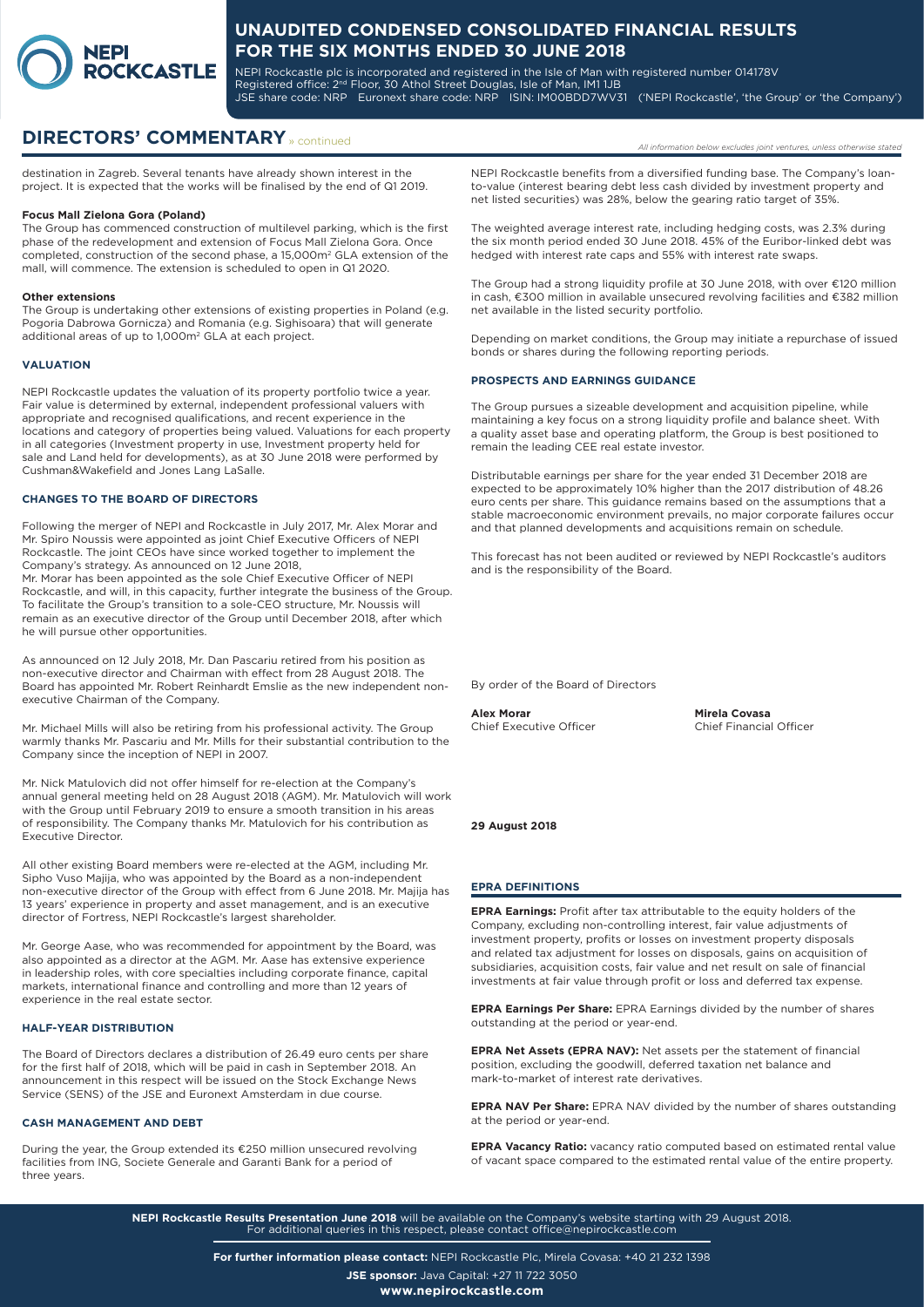

NEPI Rockcastle plc is incorporated and registered in the Isle of Man with registered number 014178V Registered office: 2<sup>nd</sup> Floor, 30 Athol Street Douglas, Isle of Man, IM1 1JB JSE share code: NRP Euronext share code: NRP ISIN: IM00BDD7WV31 ('NEPI Rockcastle', 'the Group' or 'the Company')

|                                                                                 |               |             | All amounts in €'000 unless otherwise stated |
|---------------------------------------------------------------------------------|---------------|-------------|----------------------------------------------|
| <b>CONSOLIDATED STATEMENT OF FINANCIAL POSITION</b>                             | 30 Jun 2018   | 31 Dec 2017 | 30 Jun 2017                                  |
| <b>ASSETS</b>                                                                   |               |             |                                              |
| <b>Non-current assets</b>                                                       | 5 5 2 7 5 3 7 | 5 127 197   | 2 847 257                                    |
| Investment property                                                             | 5 324 194     | 4 927 509   | 2 708 396                                    |
| Investment property in use                                                      | 5 022 792     | 4 725 093   | 2 501 001                                    |
| Investment property under development                                           | 301402        | 202 416     | 181 395                                      |
| Advances for investment property                                                |               |             | 26 000                                       |
| Goodwill                                                                        | 82 5 82       | 82 582      | 58 390                                       |
| Deferred tax assets                                                             | 14 14 8       | 12 490      |                                              |
| Investments in joint ventures                                                   | 45 827        | 40 856      | 38 475                                       |
| Long-term loans granted to joint ventures                                       | 20 546        | 25 7 9 2    | 30 556                                       |
| Other long-term assets                                                          | 26 516        | 36 175      | 10 844                                       |
| Interest rate derivatives financial assets at fair value through profit or loss | 13 7 24       | 1793        | 596                                          |
| <b>Current assets</b>                                                           | 573 436       | 860 366     | 81814                                        |
| Trade and other receivables                                                     | 69780         | 60 793      | 34 871                                       |
| Financial investments at fair value through profit or loss                      | 300 115       | 326 565     | 6 7 21                                       |
| Equity derivative collateral                                                    | 76 811        | 265 541     |                                              |
| Financial assets at fair value through profit or loss                           | 6 1 6 1       | 11923       |                                              |
| Cash and cash equivalents                                                       | 120 569       | 195 544     | 40 222                                       |
| Investment property held for sale                                               | 10 270        | 10 238      | 11780                                        |
| <b>Total assets</b>                                                             | 6 111 243     | 5997801     | 2940851                                      |
|                                                                                 |               |             |                                              |
| <b>EQUITY AND LIABILITIES</b><br>Total equity attributable to equity holders    | 3 920 458     | 3 914 719   | 2 0 2 5 6 7 5                                |
| Share capital                                                                   | 5778          | 5 7 7 8     | 3 3 4 0                                      |
| Share premium                                                                   | 3 625 568     | 3 625 568   | 1439703                                      |
| Share-based payment reserve                                                     |               |             | 4 797                                        |
| Currency translation reserve                                                    |               |             | (1229)                                       |
| Accumulated profit                                                              | 288 633       | 282 897     | 579 064                                      |
| Non-controlling interest                                                        | 479           | 476         |                                              |
| <b>Total liabilities</b>                                                        | 2 190 785     | 2083082     | 915 176                                      |
| <b>Non-current liabilities</b>                                                  | 1966739       | 1937 282    | 768 773                                      |
| Bank loans                                                                      | 728 788       | 734 493     | 171 165                                      |
| <b>Bonds</b>                                                                    | 890 912       | 889 917     | 395 628                                      |
| Deferred tax liabilities                                                        | 302 571       | 271105      | 184 072                                      |
| Other long-term liabilities                                                     | 40 869        | 37 089      | 17 908                                       |

**NEPI Rockcastle Results Presentation June 2018** will be available on the Company's website starting with 29 August 2018. For additional queries in this respect, please contact office@nepirockcastle.com

**Current liabilities 224 046 145 800 146 403** Trade and other payables 60 272

Bank loans 91 678 10 568 82 738 Bonds 7 534 10 745 3 393 **Total equity and liabilities 6 111 243 5 997 801 2 940 851**

Interest rate derivatives financial liabilities at fair value through profit or loss 3 599 3 599 3 4 678

Financial liabilities at fair value through profit or loss 1 239 10 934 -

**For further information please contact:** NEPI Rockcastle Plc, Mirela Covasa: +40 21 232 1398

**JSE sponsor:** Java Capital: +27 11 722 3050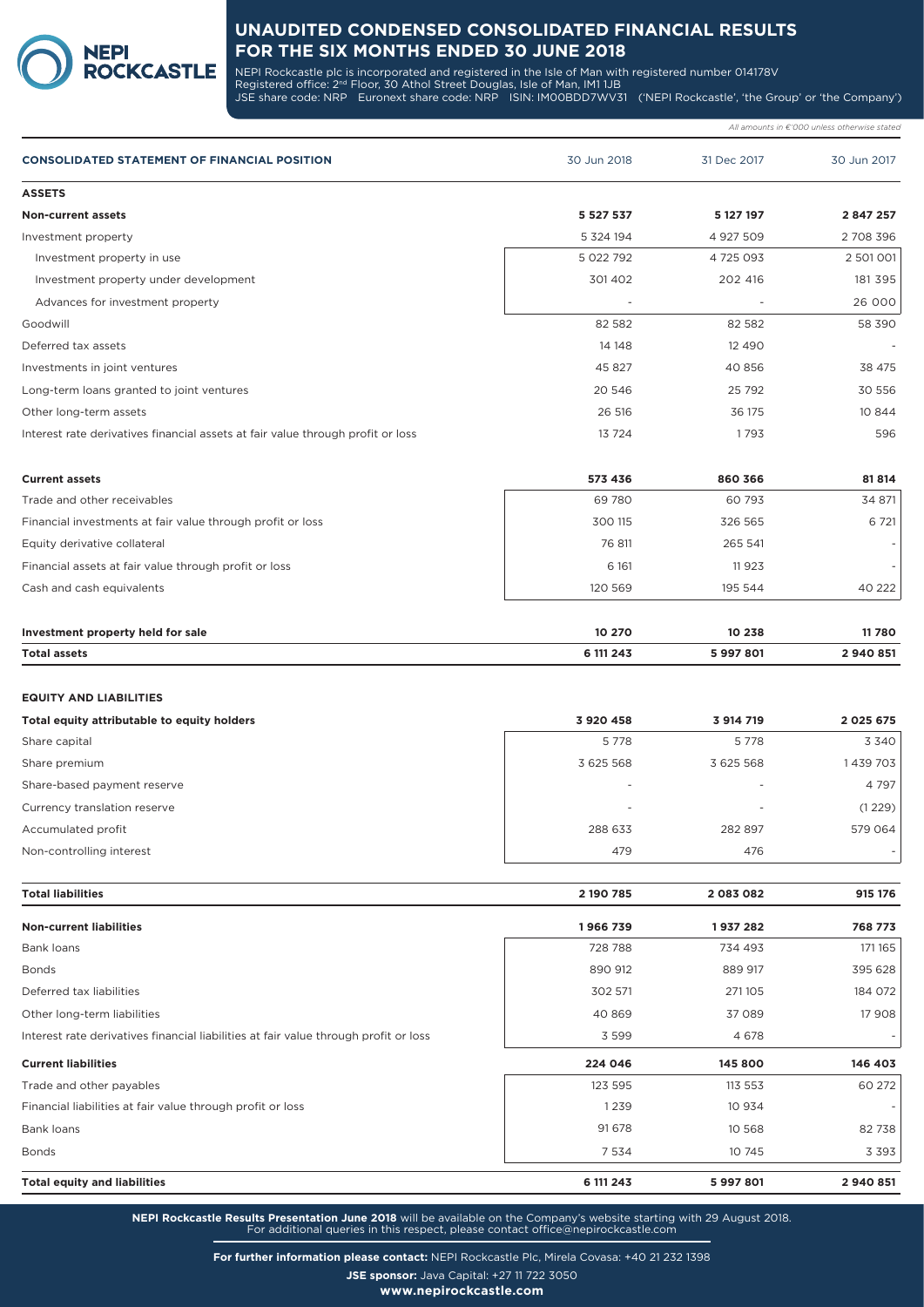

**NEPI** 

NEPI Rockcastle plc is incorporated and registered in the Isle of Man with registered number 014178V Registered office: 2<sup>nd</sup> Floor, 30 Athol Street Douglas, Isle of Man, IM1 1JB JSE share code: NRP Euronext share code: NRP ISIN: IM00BDD7WV31 ('NEPI Rockcastle', 'the Group' or 'the Company')

|                                                                                                 |             |             | All amounts in $\epsilon$ '000 unless otherwise stated |
|-------------------------------------------------------------------------------------------------|-------------|-------------|--------------------------------------------------------|
| <b>CONSOLIDATED STATEMENT OF COMPREHENSIVE INCOME</b>                                           | 30 Jun 2018 | 31 Dec 2017 | 30 Jun 2017                                            |
| Net rental and related income                                                                   | 164 635     | 232 085     | 90 981                                                 |
| Revenues from rent and expense recoveries                                                       | 236 243     | 336 977     | 128 911                                                |
| Property operating expenses                                                                     | (71608)     | (104892)    | (37930)                                                |
| Administrative expenses                                                                         | (8979)      | (15191)     | (7,300)                                                |
| <b>EBITDA</b>                                                                                   | 155 656     | 216 894     | 83 681                                                 |
| Net result from financial investments                                                           | (42527)     | (6028)      | 452                                                    |
| Income from financial investments at fair value through profit or loss                          | 29 5 64     | 18 0 8 4    | 363                                                    |
| Fair value and net result on sale of financial investments at fair value through profit or loss | (72 091)    | (24 112)    | 89                                                     |
| <b>Acquisition fees</b>                                                                         | (3 241)     | (10681)     | (1523)                                                 |
| Fair value adjustments of investment property                                                   | 86 143      | 162 022     | 92 171                                                 |
| Foreign exchange loss                                                                           | (1157)      | (1255)      | (13)                                                   |
| Gain on disposal of investment property                                                         |             | 9           | 695                                                    |
| Profit before net finance expense                                                               | 194 874     | 360 961     | 175 463                                                |
| Net finance expense                                                                             | (18963)     | (22906)     | (8179)                                                 |
| Finance income                                                                                  | 1386        | 2 5 6 7     | 1 4 1 1                                                |
| Finance expense                                                                                 | (20349)     | (25473)     | (9590)                                                 |
| Fair value adjustment of Interest rate derivatives financial assets and liabilities             | 94          | 500         | 236                                                    |
| Share of profit of joint ventures                                                               | 4 9 7 1     | 16 068      | 13 686                                                 |
| Impairment of goodwill*                                                                         |             | (886167)    |                                                        |
| Profit/(Loss) before tax                                                                        | 180 976     | (531544)    | 181 206                                                |
| Income tax                                                                                      | (31931)     | (47870)     | (26 315)                                               |
| Current tax expense                                                                             | (4015)      | (1671)      | (1107)                                                 |
| Deferred tax expense                                                                            | (27916)     | (46199)     | (25 208)                                               |
| Profit/(Loss) after tax                                                                         | 149 045     | (579 414)   | 154 891                                                |
| Total comprehensive profit/(loss) for the year                                                  | 149 045     | (579 414)   | 154 891                                                |
| Non-controlling interest                                                                        | (3)         | (280)       |                                                        |
| Profit/(Loss) for the period attributable to equity holders                                     | 149 042     | (579694)    | 154 891                                                |
| Profit for the period attributable to equity holders excluding impairment of goodwill           | 149 042     | 306 473     | 154 891                                                |
| Weighted average number of shares in issue                                                      | 577 800 734 | 436 806 684 | 328 304 103                                            |
| Diluted weighted average number of shares in issue                                              | 577 800 734 | 436 809 203 | 328 309 197                                            |
| Basic earmings/(loss) per share (euro cents)                                                    | 25.79       | (132.71)    | 47.18                                                  |
| Diluted earmings/(loss) per share (euro cents)                                                  | 25.79       | (132.71)    | 47.18                                                  |
| Basic earnings per share (euro cents) excluding impairment of goodwill                          | 25.79       | 70.16       | 47.18                                                  |
| Diluted earnings per share (euro cents) excluding impairment of goodwill                        | 25.79       | 70.16       | 47.18                                                  |
|                                                                                                 |             |             |                                                        |

**NEPI Rockcastle Results Presentation June 2018** will be available on the Company's website starting with 29 August 2018. For additional queries in this respect, please contact office@nepirockcastle.com

**For further information please contact:** NEPI Rockcastle Plc, Mirela Covasa: +40 21 232 1398

**JSE sponsor:** Java Capital: +27 11 722 3050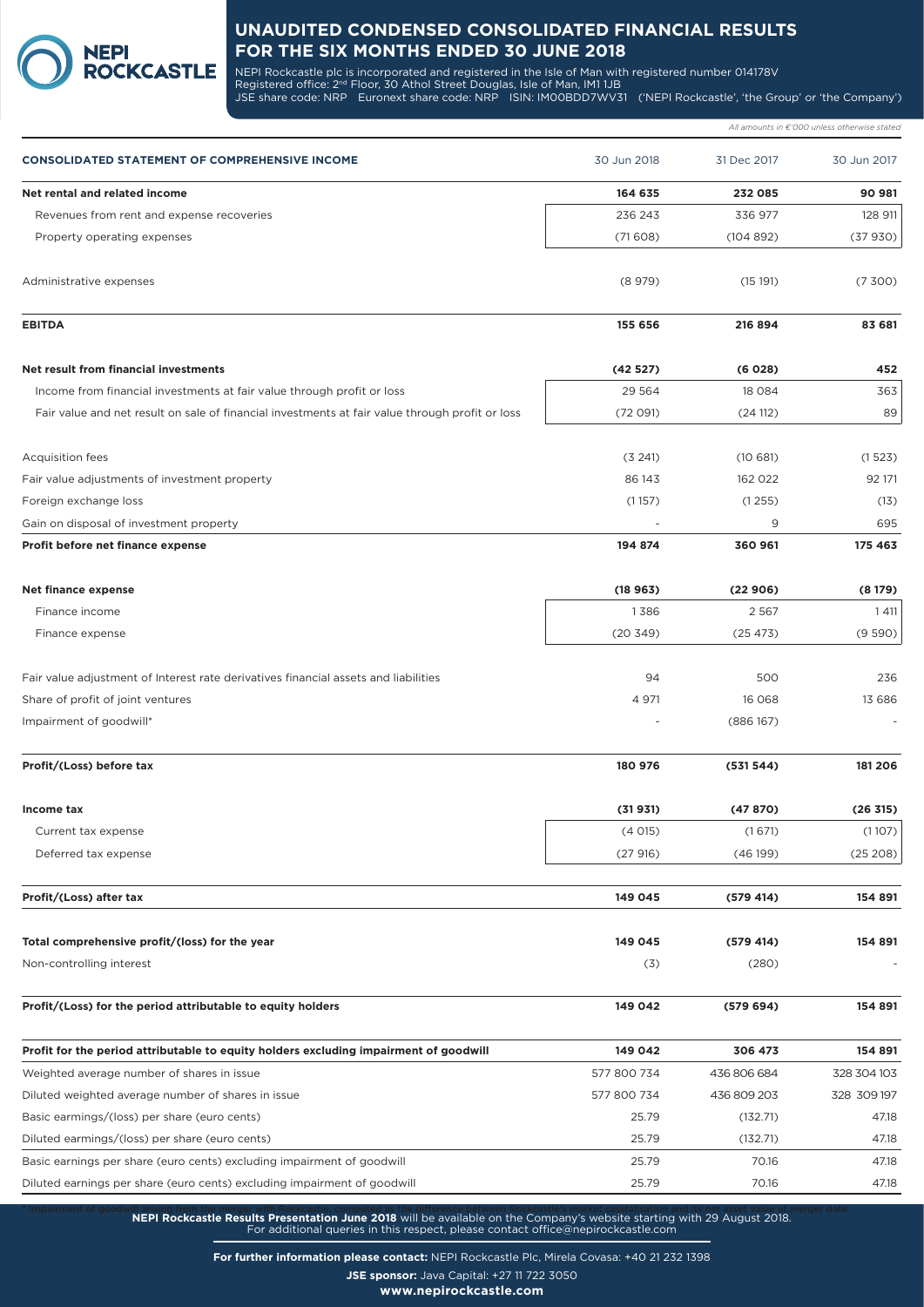

NEPI Rockcastle plc is incorporated and registered in the Isle of Man with registered number 014178V Registered office: 2<sup>nd</sup> Floor, 30 Athol Street Douglas, Isle of Man, IM1 1JB JSE share code: NRP Euronext share code: NRP ISIN: IM00BDD7WV31 ('NEPI Rockcastle', 'the Group' or 'the Company')

|                                                                                          |                          |                  |                                   |                                    |                       | All amounts in $\epsilon$ '000 unless otherwise stated |               |
|------------------------------------------------------------------------------------------|--------------------------|------------------|-----------------------------------|------------------------------------|-----------------------|--------------------------------------------------------|---------------|
| <b>CONSOLIDATED STATEMENT OF CHANGES IN EQUITY</b>                                       | Share<br>capital         | Share<br>premium | Share-based<br>payment<br>reserve | Currency<br>translation<br>reserve | Accumulated<br>profit | Non-<br>controlling<br>interest                        | Total         |
| <b>Balance at 1 January 2017</b>                                                         | 3 2 1 5                  | 1368171          | 4797                              | (1229)                             | 439 598               |                                                        | 1814 552      |
| Transactions with owners                                                                 | 125                      | 71532            |                                   | $\overline{a}$                     | (15 425)              | $\overline{\phantom{a}}$                               | 56 232        |
| - Issue of shares                                                                        | 125                      | 71 514           |                                   |                                    |                       |                                                        | 71639         |
| - Sale of shares issued under the Initial Share Scheme                                   |                          | 18               |                                   |                                    |                       |                                                        | 18            |
| - Earnings distribution                                                                  |                          |                  |                                   |                                    | (15 425)              |                                                        | (15 425)      |
| - Profit for the period                                                                  |                          |                  |                                   |                                    | 154 891               |                                                        | 154 891       |
| Total comprehensive income                                                               |                          |                  |                                   |                                    | 154 891               |                                                        | 154 891       |
| Balance at 30 June 2017                                                                  | 3340                     | 1439703          | 4797                              | (1229)                             | 579 064               |                                                        | 2 0 2 5 6 7 5 |
| Balance at 1 July 2017                                                                   | 3340                     | 1439703          | 4797                              | (1229)                             | 579 064               |                                                        | 2 0 2 5 6 7 5 |
| Transactions with owners                                                                 | 2 4 3 8                  | 2 185 865        | (4797)                            | 1229                               | 438 418               | 196                                                    | 2623349       |
| - Issue of shares                                                                        | 389                      | 324 082          |                                   |                                    |                       |                                                        | 324 471       |
| - Issue of shares for the acquisition of Rockcastle                                      | 2049                     | 2 747 950        | (4797)                            | 1229                               | (424152)              | 196                                                    | 2 3 2 2 4 7 5 |
| - Transfer of goodwill impairment on acquisition<br>of Rockcastle Group to share premium | $\overline{\phantom{a}}$ | (886167)         |                                   |                                    | 886 167               |                                                        |               |
| - Earnings distribution                                                                  |                          |                  |                                   |                                    | (23597)               |                                                        | (23597)       |
| Total comprehensive income                                                               |                          |                  |                                   | $\overline{\phantom{a}}$           | (734585)              | 280                                                    | (734305)      |
| - Impairment of goodwill                                                                 |                          |                  |                                   |                                    | (886167)              |                                                        | (886167)      |
| - Profit for the period excluding impairment of goodwill                                 |                          |                  |                                   |                                    | 151 582               | 280                                                    | 151862        |
| Balance at 31 December 2017                                                              | 5778                     | 3 6 2 5 5 6 8    |                                   |                                    | 282897                | 476                                                    | 3 914 719     |
| <b>Balance at 1 January 2018</b>                                                         | 5778                     | 3 625 568        |                                   |                                    | 282897                | 476                                                    | 3 914 719     |
| Transactions with owners                                                                 |                          |                  |                                   |                                    | (143 306)             |                                                        | (143 306)     |
| - Earnings distribution                                                                  |                          |                  |                                   |                                    | (143 306)             |                                                        | (143 306)     |
| - Profit for the period                                                                  |                          |                  |                                   |                                    | 149 042               | 3                                                      | 149 045       |
| Total comprehensive income                                                               |                          |                  |                                   |                                    | 149 042               | 3                                                      | 149 045       |

**NEPI Rockcastle Results Presentation June 2018** will be available on the Company's website starting with 29 August 2018. For additional queries in this respect, please contact office@nepirockcastle.com

**Balance at 30 June 2018 5 778 3 625 568 - - 288 633 479 3 920 458**

**For further information please contact:** NEPI Rockcastle Plc, Mirela Covasa: +40 21 232 1398

**JSE sponsor:** Java Capital: +27 11 722 3050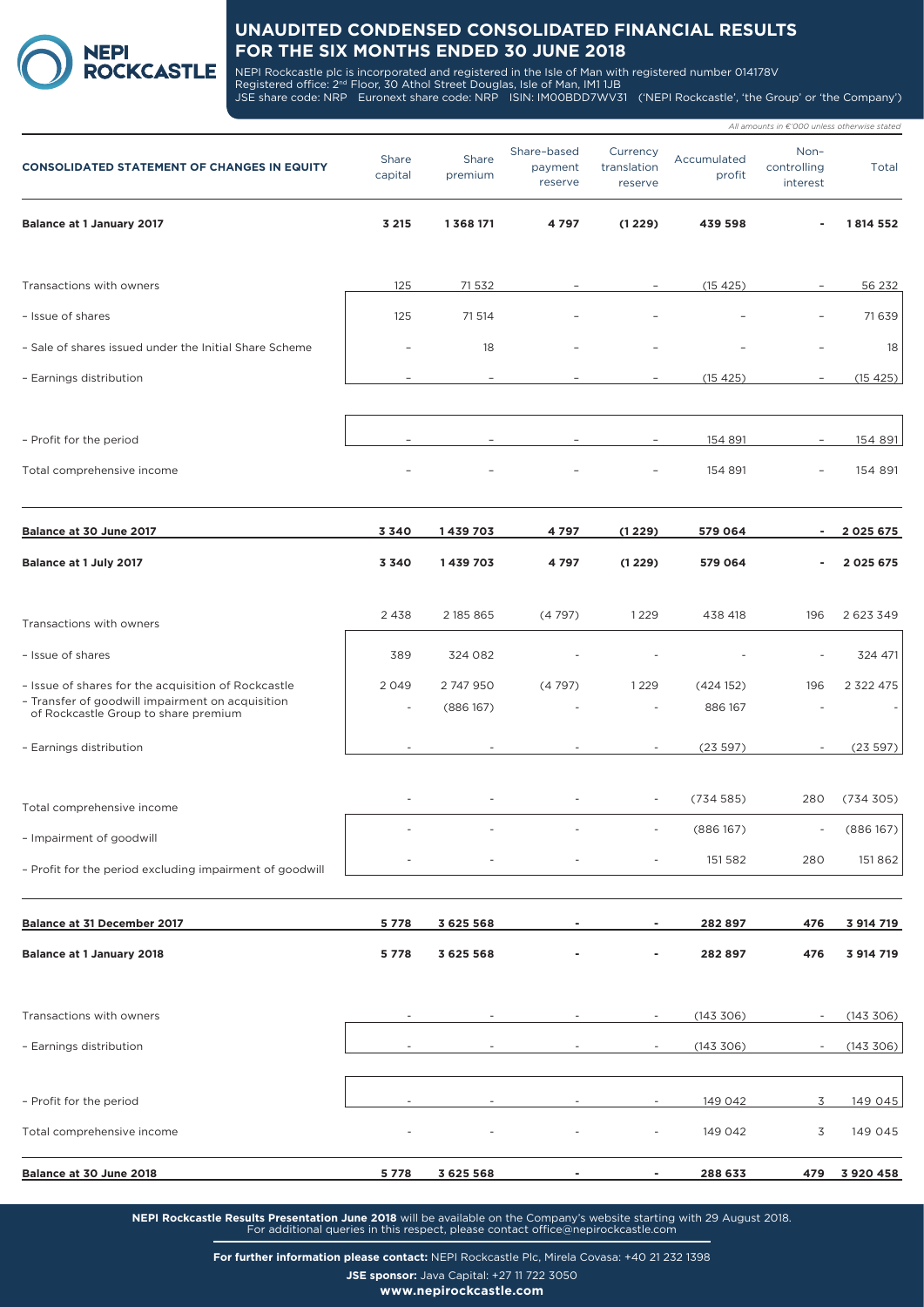**NEPI** 

NEPI Rockcastle plc is incorporated and registered in the Isle of Man with registered number 014178V Registered office: 2<sup>nd</sup> Floor, 30 Athol Street Douglas, Isle of Man, IM1 1JB JSE share code: NRP Euronext share code: NRP ISIN: IM00BDD7WV31 ('NEPI Rockcastle', 'the Group' or 'the Company')

*All amounts in €'000 unless otherwise stated*

| <b>RECONCILIATION OF PROFIT FOR THE PERIOD TO DISTRIBUTABLE EARNINGS</b>                                  | 30 Jun 2018 | 31 Dec 2017 | 30 Jun 2017  |
|-----------------------------------------------------------------------------------------------------------|-------------|-------------|--------------|
| Profit/(Loss) for the period attributable to equity holders                                               | 149 042     | (579694)    | 154 891      |
| Reverse indirect result                                                                                   | (13 409)    | 776 019     | (78498)      |
| Foreign exchange loss                                                                                     | 1157        | 1 2 5 5     | 13           |
| <b>Acquisition fees</b>                                                                                   | 3 2 4 1     | 10 681      | 1523         |
| Fair value adjustments of investment property                                                             | (86143)     | (162022)    | (92171)      |
| Gain on disposal of investment property                                                                   |             | (9)         | (695)        |
| Fair value and net result on sale of financial investments at fair value through profit or loss           | 72 091      | 24 112      | (89)         |
| Income from financial investments at fair value through profit or loss                                    | (29564)     | (18084)     | (363)        |
| Fair value adjustment of Interest rate derivatives financial assets and liabilities                       | (94)        | (500)       | (236)        |
| Deferred tax expense                                                                                      | 27 916      | 46 199      | 25 208       |
| Impairment of goodwill                                                                                    |             | 886 167     |              |
| Adjustments related to joint ventures                                                                     |             |             |              |
| Fair value adjustments of investment property for joint ventures                                          | (3108)      | (14344)     | (13875)      |
| Fair value adjustment of Interest rate derivatives financial<br>assets and liabilities for joint ventures | (92)        | (439)       | (310)        |
| Deferred tax expense for joint ventures                                                                   | 1176        | 2 9 0 3     | 2 4 2 4      |
| Foreign exchange loss for joint ventures                                                                  | 11          | 100         | 73           |
| <b>Company specific adjustments</b>                                                                       | 17408       | 17 004      | (778)        |
| Amortisation of financial assets                                                                          | (911)       | (1807)      | (881)        |
| Realised foreign exchange loss                                                                            | (476)       | (769)       | (79)         |
| Realised foreign exchange gain/(loss) for joint ventures                                                  | (2)         | 3           | $\mathbf{1}$ |
| Accrued income from financial investments at fair value through profit or loss                            | 18 733      | 19 803      | 181          |
| Fair value adjustment of Investment property for<br>non-controlling interest                              | 15          | (392)       |              |
| Deferred tax expense for non-controlling interest                                                         | 49          | 166         |              |
| Antecedent dividend                                                                                       |             | 6861        | 1 2 7 7      |
| Antecedent dividend - Rockcastle distribution Jun 2017                                                    |             | 49 531      | 49 531       |
| Distributable earnings                                                                                    | 153 041     | 269 721     | 126 438      |
| Less: Distribution declared                                                                               | (153041)    | (269 721)   | (126 438)    |
| Interim distribution*                                                                                     | (153 041)   | (126 438)   | (126 438)    |
| Final distribution                                                                                        |             | (143 283)   |              |
|                                                                                                           |             |             |              |
| <b>Earnings not distributed</b>                                                                           |             |             |              |
| Number of shares entitled to interim distribution*                                                        | 577 800 734 | 538 953 794 | 538 953 794  |
| Number of shares entitled to final distribution                                                           |             | 577 800 734 |              |
| Distributable earnings per share (euro cents)                                                             | 26.49       | 48.26       | 23.46        |
| Less: Distribution declared per share (euro cents)                                                        | (26.49)     | (48.26)     | (23.46)      |
| Interim distribution per share (euro cents)*                                                              | (26.49)     | (23.46)     | (23.46)      |
| Final distribution per share (euro cents)                                                                 |             | (24.80)     |              |
|                                                                                                           |             |             |              |

*\* Interim distribution, interim distribution per share and number of shares entitled to interim distribution computed on a combined basis for H1 2017.*

**NEPI Rockcastle Results Presentation June 2018** will be available on the Company's website starting with 29 August 2018. For additional queries in this respect, please contact office@nepirockcastle.com

**For further information please contact:** NEPI Rockcastle Plc, Mirela Covasa: +40 21 232 1398

**JSE sponsor:** Java Capital: +27 11 722 3050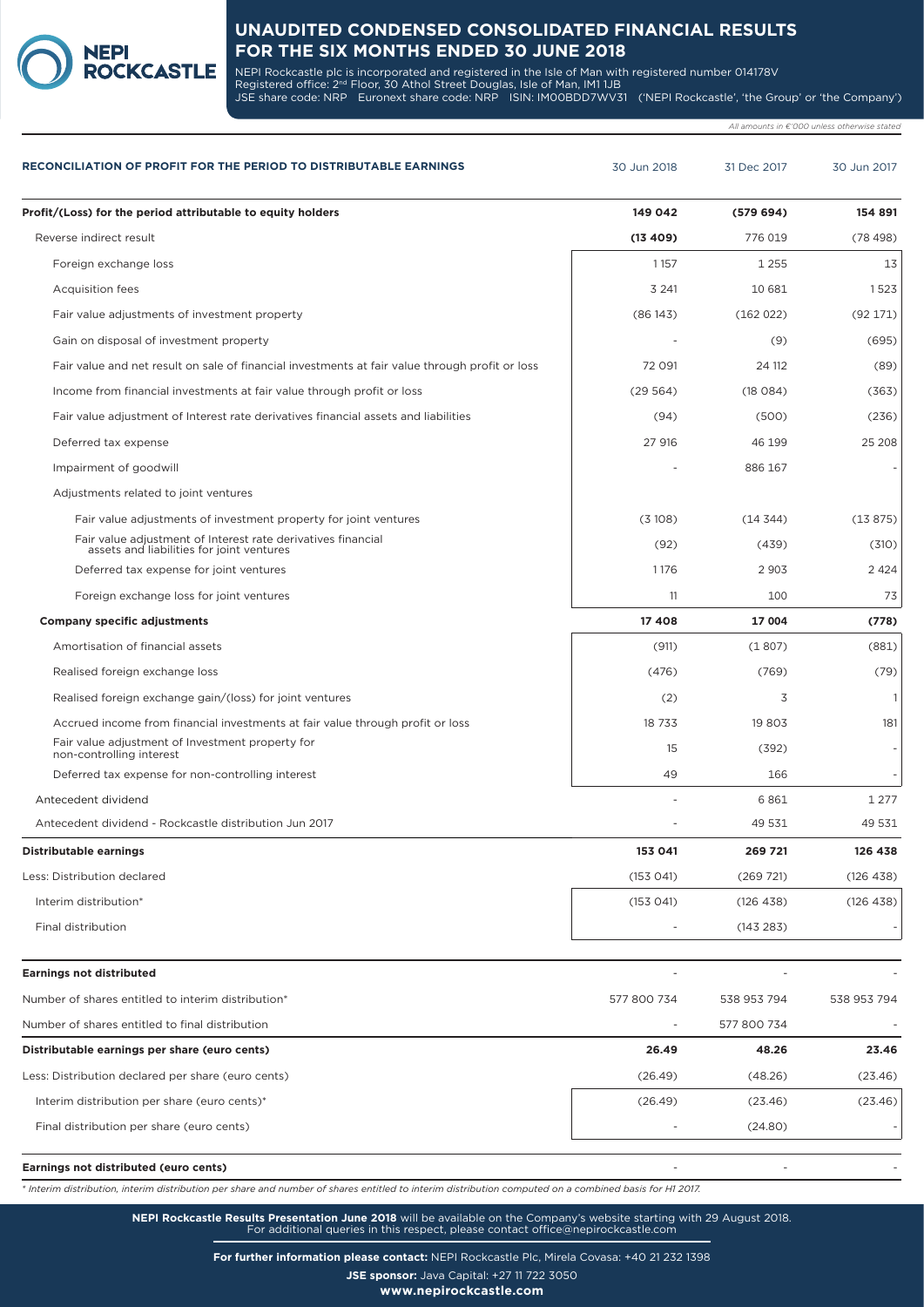

NEPI Rockcastle plc is incorporated and registered in the Isle of Man with registered number 014178V Registered office: 2<sup>nd</sup> Floor, 30 Athol Street Douglas, Isle of Man, IM1 1JB JSE share code: NRP Euronext share code: NRP ISIN: IM00BDD7WV31 ('NEPI Rockcastle', 'the Group' or 'the Company')

|                                                                                      |             |             | All amounts in €'000 unless otherwise stated |
|--------------------------------------------------------------------------------------|-------------|-------------|----------------------------------------------|
| <b>CONDENSED CONSOLIDATED STATEMENT OF CASH FLOWS</b>                                | 30 Jun 2018 | 31 Dec 2017 | 30 Jun 2017                                  |
| Profit/(Loss) after tax                                                              | 149 045     | (579 414)   | 154 891                                      |
| Adjustments                                                                          | 8 3 4 1     | 801695      | (59047)                                      |
| Interest and coupon paid                                                             | (22089)     | (24034)     | (18 202)                                     |
| Changes in working capital                                                           | (21603)     | 14 8 29     | (10422)                                      |
| Cash flows from operating activities                                                 | 113 694     | 213 076     | 67 220                                       |
| Proceeds from issue of shares                                                        |             | 396 128     | 71657                                        |
| Earnings distribution                                                                | (143306)    | (39022)     | (15425)                                      |
| Net movements in bank loans and bonds                                                | 75 367      | 422048      | (70650)                                      |
| Other proceeds / payments                                                            | (12845)     | 196         |                                              |
| Cash flows used in financing activities                                              | (80784)     | 779 350     | (14418)                                      |
| Investments in acquisitions and developments                                         | (288926)    | (947245)    | (69778)                                      |
| Net cash flow from financial investments/assets at fair value through profit or loss | 170 833     | 102 712     | 9 1 7 8                                      |
| Other investments                                                                    | 10 208      | (369)       |                                              |
| Cash flows used in investing activities                                              | (107885)    | (844902)    | (60 600)                                     |
| Net (decrease) / increase in cash and cash equivalents                               | (74975)     | 147 524     | (7798)                                       |
| Cash and cash equivalents brought forward                                            | 195 544     | 48 0 20     | 48 0 20                                      |
| Cash and cash equivalents carried forward                                            | 120 569     | 195 544     | 40 222                                       |

| <b>RECONCILIATION OF PROFIT FOR THE YEAR TO HEADLINE EARNINGS</b> |      |        |       |       |         | 30 Jun 2018 |         | 31 Dec 2017 |           | 30 Jun 2017 |             |
|-------------------------------------------------------------------|------|--------|-------|-------|---------|-------------|---------|-------------|-----------|-------------|-------------|
| Profit/(Loss) for the period attributable to equity holders       |      |        |       |       |         | 149 042     |         |             | (579694)  |             | 154 891     |
| Fair value adjustments of investment property                     |      |        |       |       |         | (86143)     |         |             | (162 022) |             | (92171)     |
| Gain on disposal of investment property                           |      |        |       |       |         |             |         |             | (9)       |             | (695)       |
| Impairment of goodwill                                            |      |        |       |       |         |             |         |             | 886 167   |             |             |
| Tax effects of adjustments                                        |      |        |       |       |         | 13 258      |         |             | 27 089    |             | 15 417      |
| Fair value adjustments of investment property for joint ventures  |      | (3108) |       |       | (20928) |             | (13875) |             |           |             |             |
| Tax effect of adjustments for joint ventures                      |      |        | 497   |       |         | 2 2 9 5     |         | 2 2 2 0     |           |             |             |
| <b>Headline earnings</b>                                          |      |        |       |       |         | 73 546      |         |             | 152 898   |             | 65 787      |
| Weighted average number of shares in issue                        |      |        |       |       |         | 577 800 734 |         | 436 806 684 |           |             | 328 304 103 |
| Diluted weighted average number of shares in issue                |      |        |       |       |         | 577 800 734 |         | 436 809 203 |           | 328 309 197 |             |
| Headline earnings per share (euro cents)                          |      |        |       |       |         | 12.73       |         | 35.00       |           | 20.04       |             |
| Diluted headline earnings per share (euro cents)                  |      |        |       |       |         |             | 12.73   |             | 35.00     |             | 20.04       |
| <b>LEASE EXPIRY PROFILE</b>                                       | 2018 | 2019   | 2020  | 2021  | 2022    | 2023        | 2024    | 2025        | 2026      | $\geq 2027$ | Total       |
| Total based on rental income                                      | 2.5% | 14.0%  | 20.1% | 15.2% | 11.8%   | 12.8%       | 6.6%    | 2.6%        | 2.6%      | 11.8%       | 100%        |
| Total based on rented area                                        | 1.8% | 10.3%  | 16.3% | 14.5% | 10.9%   | 12.8%       | 6.5%    | 3.7%        | 4.7%      | 18.5%       | 100%        |

**NEPI Rockcastle Results Presentation June 2018** will be available on the Company's website starting with 29 August 2018. For additional queries in this respect, please contact office@nepirockcastle.com

**For further information please contact:** NEPI Rockcastle Plc, Mirela Covasa: +40 21 232 1398

**JSE sponsor:** Java Capital: +27 11 722 3050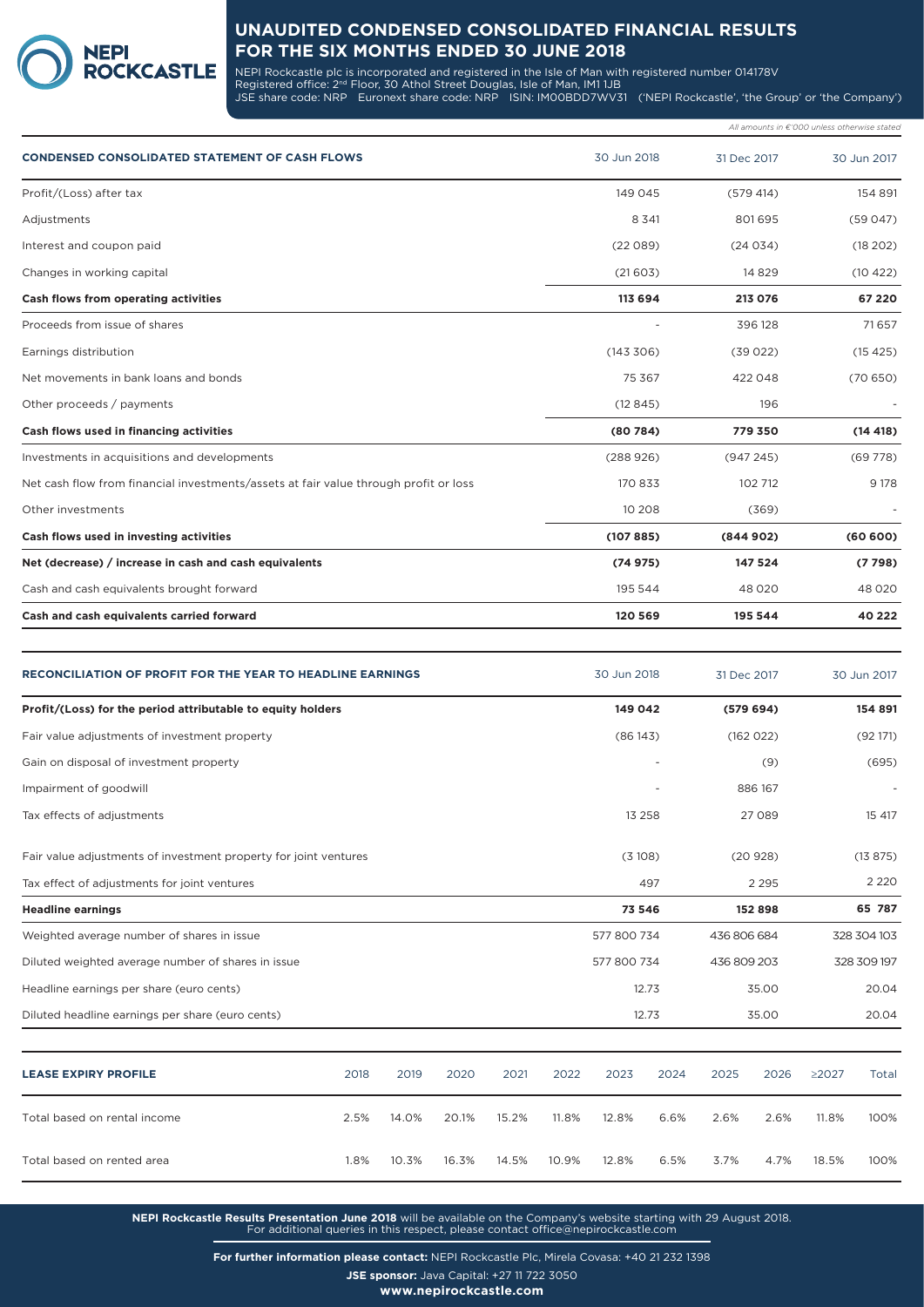NEPI Rockcastle plc is incorporated and registered in the Isle of Man with registered number 014178V Registered office: 2<sup>nd</sup> Floor, 30 Athol Street Douglas, Isle of Man, IM1 1JB JSE share code: NRP Euronext share code: NRP ISIN: IM00BDD7WV31 ('NEPI Rockcastle', 'the Group' or 'the Company')

*All amounts in €'000 unless otherwise stated*

| <b>RECONCILIATION OF NET ASSET VALUE TO EPRA NET ASSET VALUE</b>                     | 30 Jun 2018 | 31 Dec 2017 | 30 Jun 2017   |
|--------------------------------------------------------------------------------------|-------------|-------------|---------------|
| Net Asset Value per the Statement of financial position                              | 3 920 458   | 3 914 719   | 2 0 2 5 6 7 5 |
| Deferred tax liabilities                                                             | 302 571     | 271 105     | 184 072       |
| Deferred tax assets                                                                  | (14148)     | (12 490)    |               |
| Goodwill                                                                             | (82582)     | (82582)     | (58 390)      |
| Deferred tax liabilities for joint ventures                                          | 10 0 32     | 8856        | 8 3 7 6       |
| Interest rate derivatives financial assets at fair value through profit or loss      | (13724)     | (1793)      | (596)         |
| Interest rate derivatives financial liabilities at fair value through profit or loss | 3 5 9 9     | 4 6 7 8     |               |
| <b>EPRA NAV</b>                                                                      | 4 126 206   | 4 102 493   | 2 159 137     |
| EPRA NAV per share (euro)                                                            | 7.14        | 7.10        | 6.46          |
| Net Asset Value per share (euro)                                                     | 6.79        | 6.78        | 6.06          |
| Number of shares for Net Asset Value per share                                       | 577 800 734 | 577 800 734 | 334 027 068   |
| Number of shares for EPRA NAV per share                                              | 577 800 734 | 577 800 734 | 334 027 068   |

**NEPI** 

**ROCKCASTLE** 

| <b>SEGMENTAL ANALYSIS</b>                 | Retail        | Office   | Industrial | Corporate                | Total       |
|-------------------------------------------|---------------|----------|------------|--------------------------|-------------|
| Six months ended 30 June 2018             |               |          |            |                          |             |
| Revenues from rent and expense recoveries | 214 275       | 20 860   | 1108       | $\overline{\phantom{a}}$ | 236 243     |
| Profit before Net finance expense         | 230 927       | 9795     | 545        | (46393)                  | 194 874     |
| <b>Total Assets</b>                       | 5 180 492     | 452 435  | 16 24 0    | 462 076                  | 6 111 2 4 3 |
| <b>Total Liabilities</b>                  | 1144 265      | 52 4 4 5 | 2623       | 991452                   | 2 190 785   |
| Year ended 31 December 2017               |               |          |            |                          |             |
| Revenues from rent and expense recoveries | 299862        | 35 089   | 2026       |                          | 336 977     |
| Profit before Net finance expense         | 340 084       | 37 584   | 2 2 0 5    | (18912)                  | 360 961     |
| <b>Total Assets</b>                       | 4 7 6 2 3 7 3 | 461738   | 16 906     | 756 784                  | 5997801     |
| <b>Total Liabilities</b>                  | 1103 047      | 53 076   | 2567       | 924 392                  | 2083082     |
| Six months ended 30 June 2017             |               |          |            |                          |             |
| Revenues from rent and expense recoveries | 111 661       | 16 219   | 1031       |                          | 128 911     |
| Profit before Net finance expense         | 157897        | 17 955   | 739        | (1128)                   | 175 463     |
| <b>Total Assets</b>                       | 2486407       | 404 506  | 15944      | 33 994                   | 2940851     |
| <b>Total Liabilities</b>                  | 378854        | 56 650   | 2476       | 477196                   | 915 176     |

|                                                                           | Ozas Shopping and           | Aura                     |              |
|---------------------------------------------------------------------------|-----------------------------|--------------------------|--------------|
| <b>BUSINESS COMBINATIONS</b>                                              | <b>Entertainment Centre</b> | Centrum                  | <b>Total</b> |
|                                                                           | 31 May 2018                 | 30 May 2018              |              |
| Investment property                                                       | 124 829                     | 64 935                   | 189 764      |
|                                                                           |                             |                          |              |
| Investment property under development                                     | 576                         | $\overline{\phantom{a}}$ | 576          |
| Current assets                                                            | 2 8 18                      | 1268                     | 4 0 8 6      |
| <b>Current liabilities</b>                                                | (3746)                      | (1084)                   | (4830)       |
| Non current liabilities                                                   | (560)                       |                          | (560)        |
| Deferred tax liabilities                                                  | (1893)                      |                          | (1893)       |
| Total identifiable net assets at fair value                               | 122 024                     | 65 119                   | 187 143      |
| <b>Total consideration payable</b>                                        | 122 024                     | 65 119                   | 187 143      |
| Payable to sellers                                                        | (2420)                      | (1187)                   | (3607)       |
| <b>Total consideration paid</b>                                           | 119 604                     | 63932                    | 183 536      |
| Profit after tax for the period after acquisition                         | 4 2 9 8                     | 6 117                    | 10 415       |
| Recoveries and contractual rental income for the period after acquisition | 1166                        | 621                      | 1787         |
|                                                                           |                             |                          |              |

**NEPI Rockcastle Results Presentation June 2018** will be available on the Company's website starting with 29 August 2018. For additional queries in this respect, please contact office@nepirockcastle.com

**For further information please contact:** NEPI Rockcastle Plc, Mirela Covasa: +40 21 232 1398

**JSE sponsor:** Java Capital: +27 11 722 3050